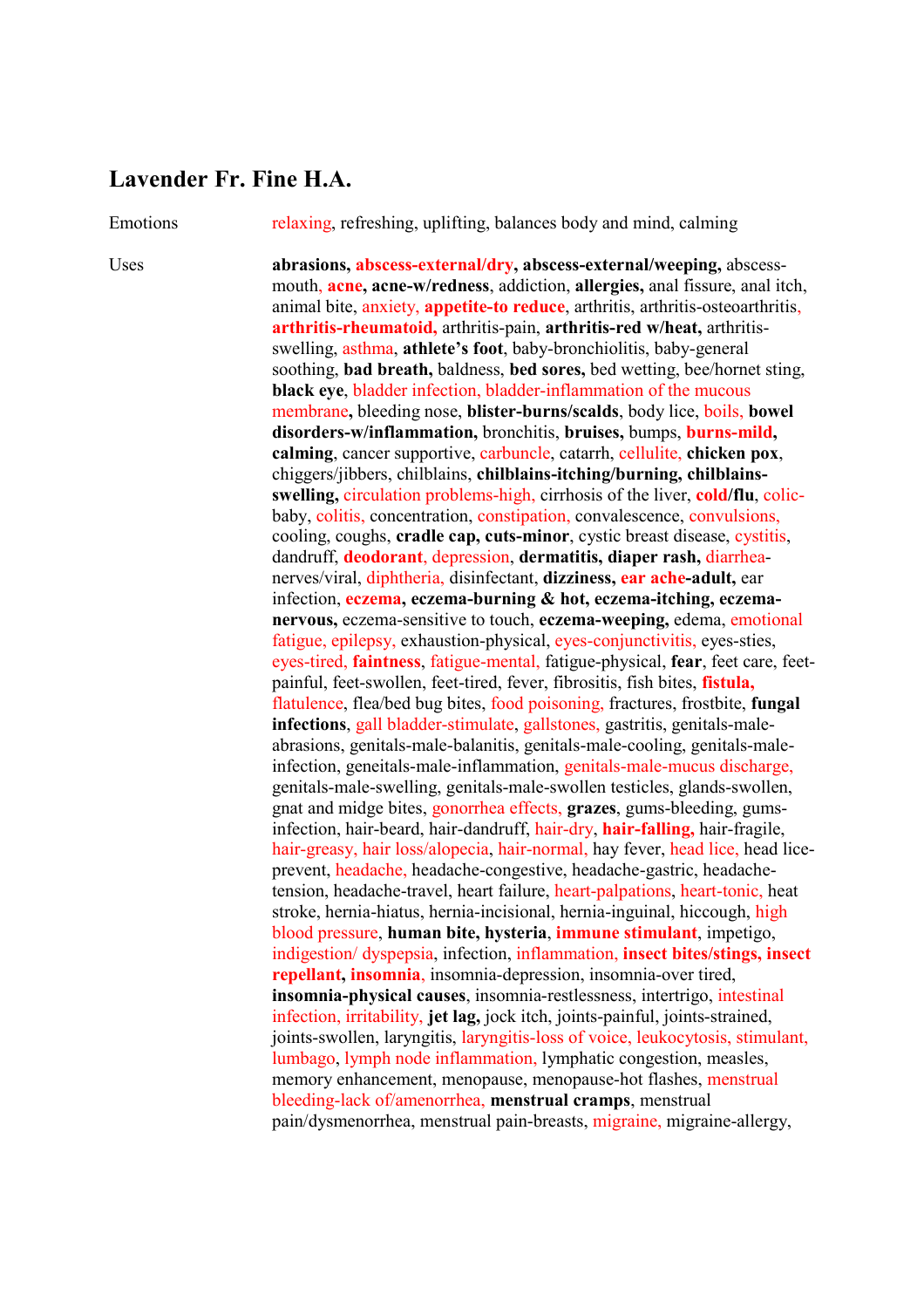migraine-tension, mosquito/sand flea bites, mouth ulcers, **mumps**, muscle-ache, muscle-after workout, muscle-after workout shower, muscleafter workout sauna, muscle-athletic competition-pre/post, muscle-cramp, muscle-debility, muscle-fatigue, muscle-increased performance, musclepain, muscle-relaxant, muscle-spasms, **muscle-sprains,** muscle-toning, muscle-weakness, muscles-achilles tendonitis, muscles-back pain, muscles-carpal tunnel, muscles-chest muscle spasm, muscles-elbow sprain, muscles-facial bruise, muscles-frozen shoulder, muscles-heel/ankle contusion, muscles-knee ache, muscles-leg sprain-lower leg, muscles-leg strain-lower calf, muscles-tendonitis, muscles-tenosynovitis, musclesthigh injury, nail care, nails-cuticle infection/whitlows, nails-growth, nails-ingrown, nausea, nausea-migraine, nausea-vomiting, **nervous exhaustion/fatigue, nervous tension, nervousness**, neuralgia, **nettle rash,** nose bleed, nose injury, pain relief, parasitic infection, Parkinson's disease, pelvic inflammatory disease, plant stings, PMS, poison ivy/oak/ etc, pregnancy, pregnancy-breast abscess, pregnancy-edema, pregnancylabor aide-strenghten contraction/relieve pain, pregnancy-leg cramps, pregnancy-nausea, pregnancy-prenatal, pregnancy-post natal, **pregnancyrefreshing, pregnancy-sleep disturbances,** pregnancy-varicose veins, pricly heat, prostatitis, pruritus/itching, pruritus ani/anal itch, **psoriasis, rashes,** raynaud's disease, relaxing, **reptile bite,** ringworm, road rage, scabies, scalp disorders, scar reduction, **sciatica,** shaving rash, **shingles, shock-mental, shock-physical,** sinusitis, skin care, skin-after sun, skinaging, **skin-allergies,** skin-baby-dry/wrinkled/flaky, skin-blackheads, **skin-blotches**, skin-burning sensation, skin-chapped, skin-dry, skin-eyes, skin-greasy, skin-hands, **skin-infection, skin-inflamed, skin-irritated**, skin-itchy, skin-normal, **skin-oily,** skin-puffiness, skin-redness, skinrejuvenating, skin-sensitive, skin-spots, skin-tonic, skin-toning, sleeplessness-baby, snake bites, **sores**, spider bites, stale air, stiff neck, stimulating (mild), stomach ache, stomach cramps, **stress,** synovitis, teething, **throat-burning**, throat-dry, throat-infections, throat-sore, thrush, ticks, tiredness-physical, tissue regeneration, tonic, tonic-brain, tonicnerve, **tonsillitis,** toothache, trichomonas, **ulcerations**, urinary tract infection, vaginalis gardenerella, vaginal discharge, vaginitis, vaginitisantropic, varicose ulcer, vertigo, warts, whooping cough, windburn, worms, **wounds**

Properties analgesic, antibacterial, antibiotic, anticonvulsive, antidepressant, antifungal, anti-inflammatory, antimicrobial, antiparasitic, antirheumatic, **antiseptic**, antispasmodic, antitoxic, antivenomous, antiviral, calmative, carminative, cholagogue , choleretic, cicatrizant, cordial, cytophylactic, decongestant, deodorant, diuretic, emmenagogue, hypnotic, hypotensive, insecticide, nervine, rubefacient, **sedative,** stimulant, sudorific, tonic, vermifuge, **vulnerary**